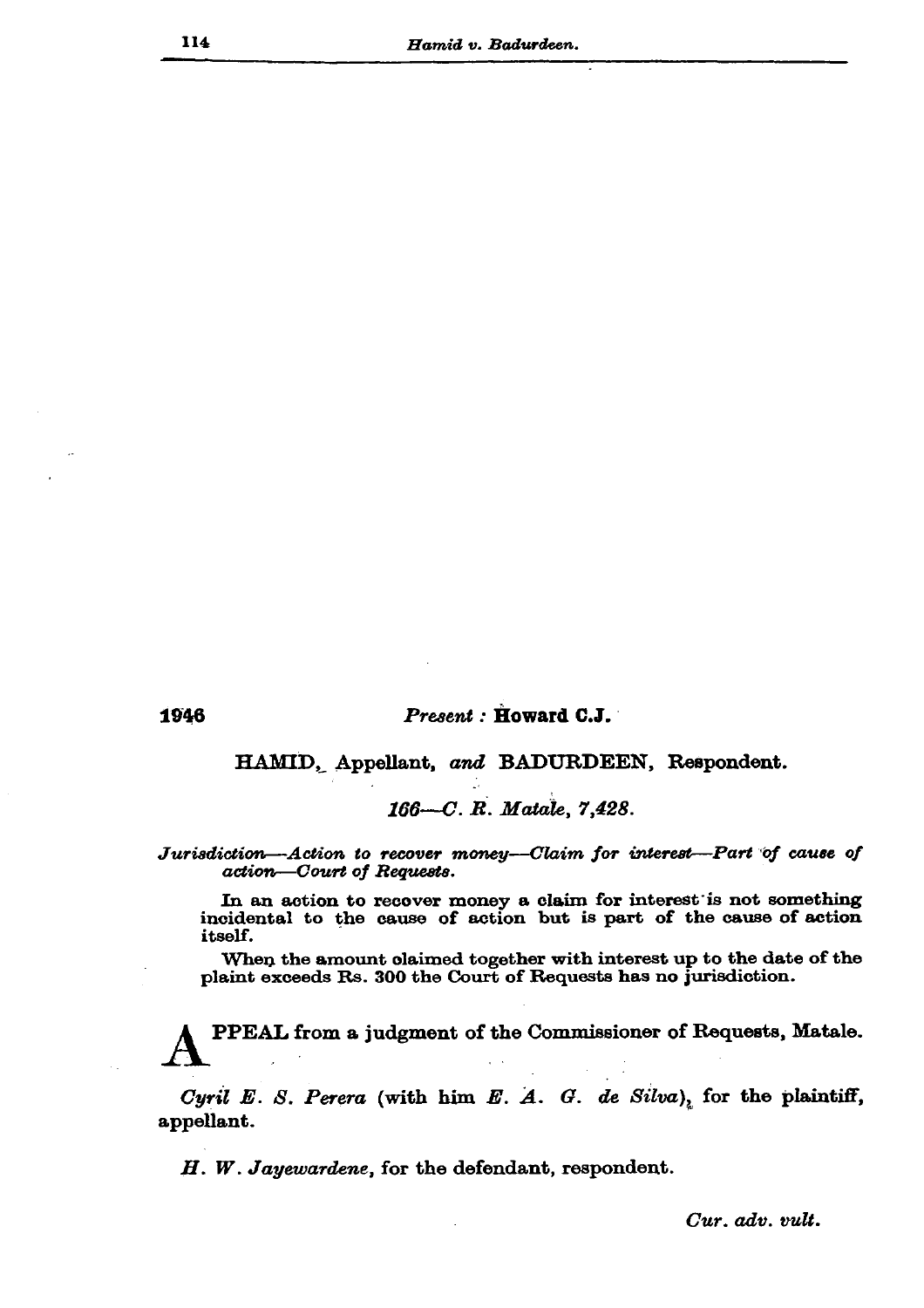## HOWARD  $C.J.$ — February 1. 1946.

The plaintiff appeals from a judgment of the Commissioner of Requests. Matale, dismissing his action on the ground that the claim was not within the invisdiction of the Court of Requests. In his plaint the plaintiff claimed an order for the return of certain articles of jewellery on payment of the sum of Rs. 231. In the alternative he claimed judgment against the defendant for the sum of Rs. 269, that is to say, the value of the said articles Rs. 500 less the sum of Rs. 231. It would appear from the evidence which was accepted by the Commissioner that the plaintiff on August 16, 1939, deposited the jewellery with the defendant as security for a loan of Rs. 231. In holding that he has no jurisdiction the Commissioner relying on the judgment of Wood Renton J. in Caro v. Arolis<sup>1</sup> held that the test of jurisdiction is the amount demanded and not the amount awarded. He has further held that the value given by the plaintiff in his plaint must always be taken to determine the forum except in cases where the plaintiff has misrepresented the value with the intention of getting a trial in a different Court from that intended by the Legislature.

The jurisdiction of the Court of Requests is formulated in section 75 of the Courts Ordinance (Cap. 6) which is worded as follows :-

" Every Court of Requests shall be a Court of record and shall have original jurisdiction, and shall have cognizance of and full power to hear and determine all actions in which the debt, damage, or demand shall not exceed three hundred rupees, and in which the party or parties defendant shall be resident within the jurisdiction of such court, or in which the cause of action shall have arisen within such jurisdiction. and all hypothecary actions in which the amount claimed shall not exceed three hundred rupees, and the land hypothecated or any part thereof is situated within the jurisdiction of such Court, and also all actions in which the title to, interest in, or right to the possession of any land shall be in dispute, and all actions for the partition or sale of land, provided that the value of the land or the particular share, right, or interest in dispute or to be partitioned or sold shall not exceed three hundred rupees, and the same or any part thereof is situate within the jurisdiction of such Court:

Provided always that such Court shall not have cognizance of any action for criminal conversation, or for seduction, or for breach of promise of marriage, or for separation  $a$  mensa et thoro, or for a divorce a vinculo matrimonii, or for declaration of nullity of marriage."

The only question that arises is whether the Commissioner was right in holding that the debt, damage or demand exceeded Rs. 300. In addition to the cases cited to me by Counsel I have also considered the cases of Thaynappa Chetty v. Packier Bawa<sup>2</sup>, Areppin Ahamat v. T. D. Martinus<sup>3</sup>, and Maclachlan v. Maitland<sup>3</sup>. In the first case the action was brought in the District Court and the amount due on the day of the libel The libel in regular form claimed further interest till payment  $was £10.$ This further claim raised the amount for which the plaintiff got in full

 $'10 N. L. R. 173$ <sup>2</sup> Ramanathan's Reports 1863-1868, 216.

<sup>&</sup>lt;sup>a</sup> Wendt's Revorts 341.

<sup>&</sup>lt;sup>4</sup> 8 Supreme Court Circular 133.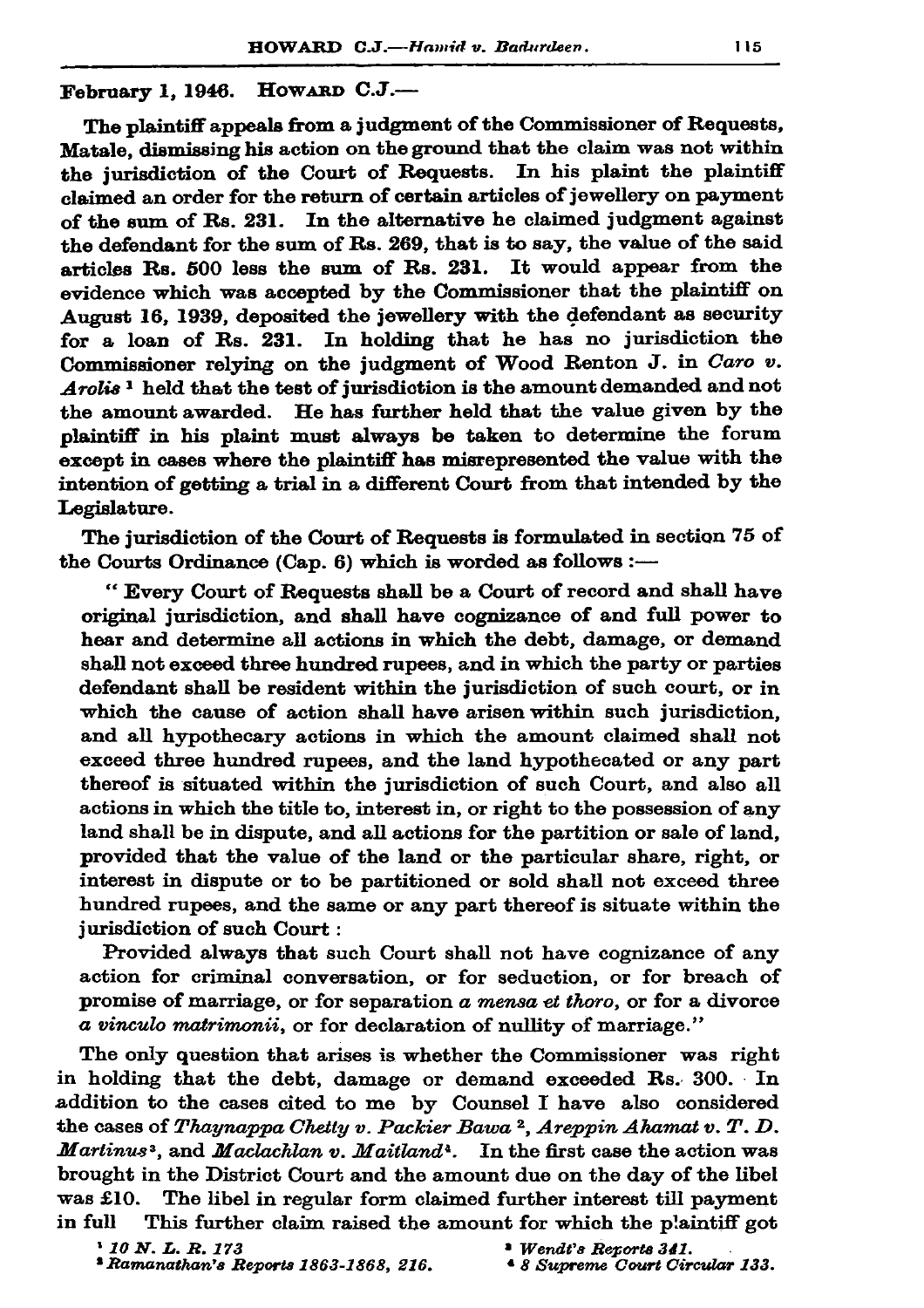judgment to a sum exceeding £10. Creasy C.J. giving the judgment of the Full Bench held that in construing Court of Requests' Acts and Ordinances as to jurisdiction, it is the amount which the plaintiff has judgment to recover that determines whether the action was within the jurisdiction of the inferior Court. The action was therefore properly instituted in the District Court and was not within the jurisdiction of the Court of Requests. In the second case it was held by Burnside C.J. and Clarence J. that an action to recover Rs. 100 and interest thereon must be brought in the District Court and that a judgment giving plaintiff Rs. 100 and interest on Rs. 100 at 9 per cent. per annum from the institution of the action to the date of the judgment is a judgment for more than Rs. 100 and therefore the Court of Requests had no jurisdiction. In Maclachlan v. Maitland (supra) the headnote was as follows :

"In an action brought against an hotel-keeper for the loss of goods stolen from the plaintiff's bedroom whilst a guest of the hotel, the plaintiff claimed Rs. 162.50 as damages. From this sum he set off a sum of Rs. 37:30 as due to the hotel-keeper for his board, and waiving a further sum of Rs.  $25 \cdot 20$ , he prayed that the balance sum of Rs. 100 might be decreed to him as damages, after deducting the debt due from him to the hotel-keeper, together with interest thereon at nine per cent. from the institution of the suit.

Held, per Dias A.C.J., that the plaintiff's action was well laid in the Court of Requests, as it was substantially an action to recover Rs. 100 as damages due at the date of the filing of the plaint, with interest thereafter at nine per cent."

These three decisions cannot be reconciled. In Maclachlan v. Maitland (supra), Dias A.C.J. held that, if the actual amount claimed as due at the date of action was within the jurisdiction, the interest accrued after the date of plaint was a mere incident connected with the debt and had nothing to do with the question of jurisdiction. This decision was the exact opposite to the decision in Areppin Ahamat v. T. D. Martinus (supra). In Thaynappa Chetty v. Packier Bawa (supra), however, the Full Bench decided that interest is not something merely incidental to the cause of action and to the process of action, as costs are, but it forms part of the cause of action itself. Reference was made by Creasy C.J. in the course of his judgment to Baddely v. Oliver<sup>1</sup> and to a dictum of Mr. Justice Byles in Byles on Bills p. 264, 7th edition where the latter said "interest is in the nature of damages for the retention of the principal debt." The decision in Thaynappa Chetty v. Packier Bawa (supra) was cited with approval by De Sampayo J. in Banda v. Menika<sup>2</sup> in so far as that it related to an action for the recovery of "a debt, damage or demand ", that is to say of the character declared in the first part of section 75 of the Courts Ordinance. Banda v. Menika (supra) was the decision of a Full Bench. Again in Pedris v. Mohideen<sup>3</sup>, another Full Bench decision, Schneider J. at pp. 110-111 stated as follows: "although section 77 limits the jurisdiction in actions for debt, damage or demand, no such limitation is imposed as regards the damages which may be claimed in actions for recovery of possession."

\* 25 N. L. R. 105.  $11C.$  & M. 219.  $121 N. L. R. at p 282.$